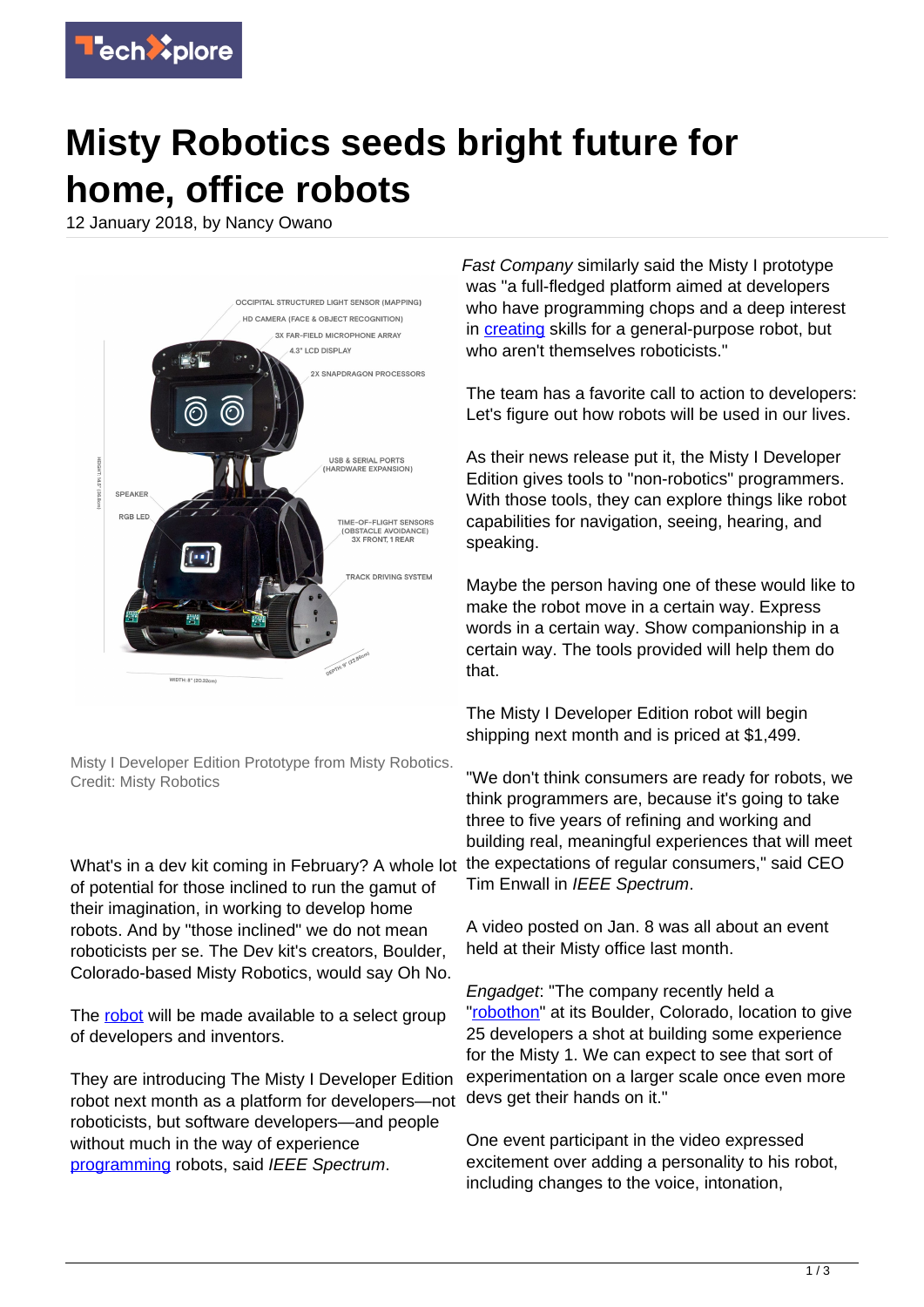

speaking, to convey the robot seems more empathetic. If Misty helps developers solve these hurdles, then developers will be keen to make still more interesting robots with which to interact.

So what does the robot look like?

Engadget thought it "looks like an early concept version of Wall-E with its mini-tank treads, squat size and large, expressive eyes." Scott [Stein](https://www.cnet.com/news/misty-robotics-development-kit-ces-home-sphero/) similarly said in CNET that to him It looked "a little like Wall-E without the forklift."

It is a 14.5-inch-tall robot, with a 4.3-inch LCD screen. The company release said developers can get started with "a Blockly GUI [Blockly is a visual programming language] and/or code using JavaScript."

On the hardware side, Misty will include serial and USB ports. These will be good for those who want to extend their robots with new hardware. Hardware also includes an HD camera for face and object recognition and sensors for avoiding obstacles.

Actually, said *Engadget*, "The company only plans to sell a number of units. CNET said the Misty I Developer Edition will be available in February for \$1,500 (about £1,100 or AU\$1,900) to a "dozen" or so early partners.

[Tamara](https://www.denverpost.com/2018/01/11/boulder-misty-robotics-personal-robot/) Chuang, The Denver Post, reported: "The \$1,499 Misty I robot kit will be sold only to people willing to help create robot skills." Also she said, "Developers who apply and are picked will be able to reach out to the company's engineers and shape the next robot generation, the Misty II."

Here is how the news release from the company worded the plan: "The robot will be made available to a select group of developers and inventors who will help create useful skills for the next generation robot, Misty II, coming later in 2018."

Those who are selected to purchase the Misty I, said the company news release, "will get real-time access to the Misty Robotics product and engineering teams and will both influence and [shape](https://www.businesswire.com/news/home/20180111005336/en/Misty-Robotics-Announces-Misty-Developer-Edition-Prototype) the next generation of advanced, personal robots—the Misty II."

They said on their site that they are looking for developers interested in helping shape what Misty will become.

Misty Robotics is a spin-out company from Sphero, makers of the robot by that name. In June, Sphero completed the spin-off of its advanced robotics division into a newly created Misty Robotics.

© 2018 Tech Xplore